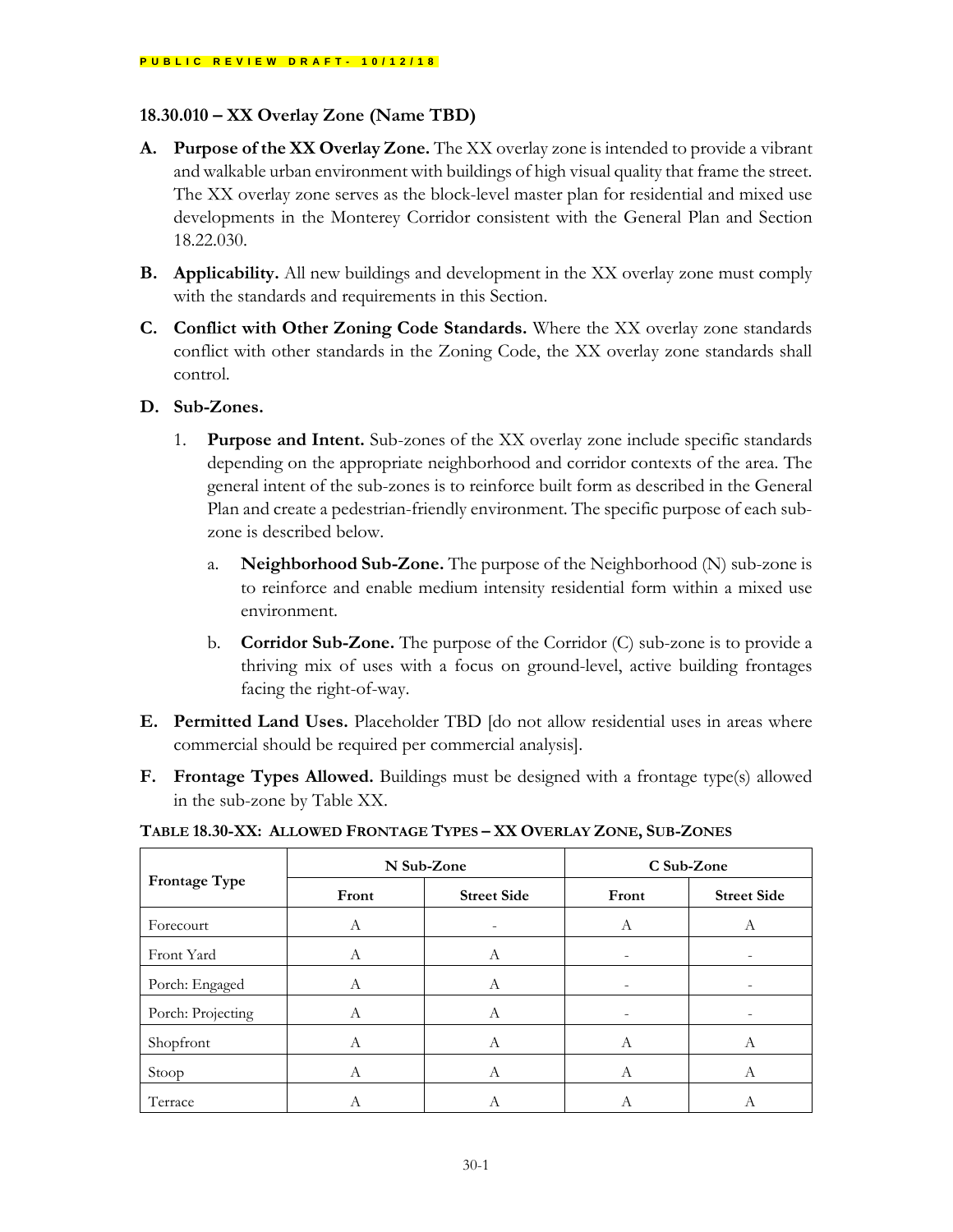# **G. Frontage Type Standards.**

#### 1. **Forecourt.**

a. **Description.** The main façade of the building is at or near the right-of-way and a portion (usually the central portion) is set back, creating a courtyard space. The space could be used as an entry court or shared garden space for residential buildings, or as an additional shopping or restaurant seating area within retail and service use areas.

#### b. **Standards.**

| <b>Size</b>                         |               |  |
|-------------------------------------|---------------|--|
| Width, Forecourt                    | 20 ft. min.   |  |
| Depth, Forecourt                    | $20$ ft. min. |  |
| Ratio, Width-to-Height of Forecourt | $2:1$ max.    |  |
| Transparency, Ground Floor          | $70\%$ min.   |  |
| Transparency, Upper Floors          | $30\%$ min.   |  |
| Miscellaneous                       |               |  |
|                                     |               |  |

May be used in conjunction with another allowed frontage type (e.g., shopfront).



*Credit: Google Earth*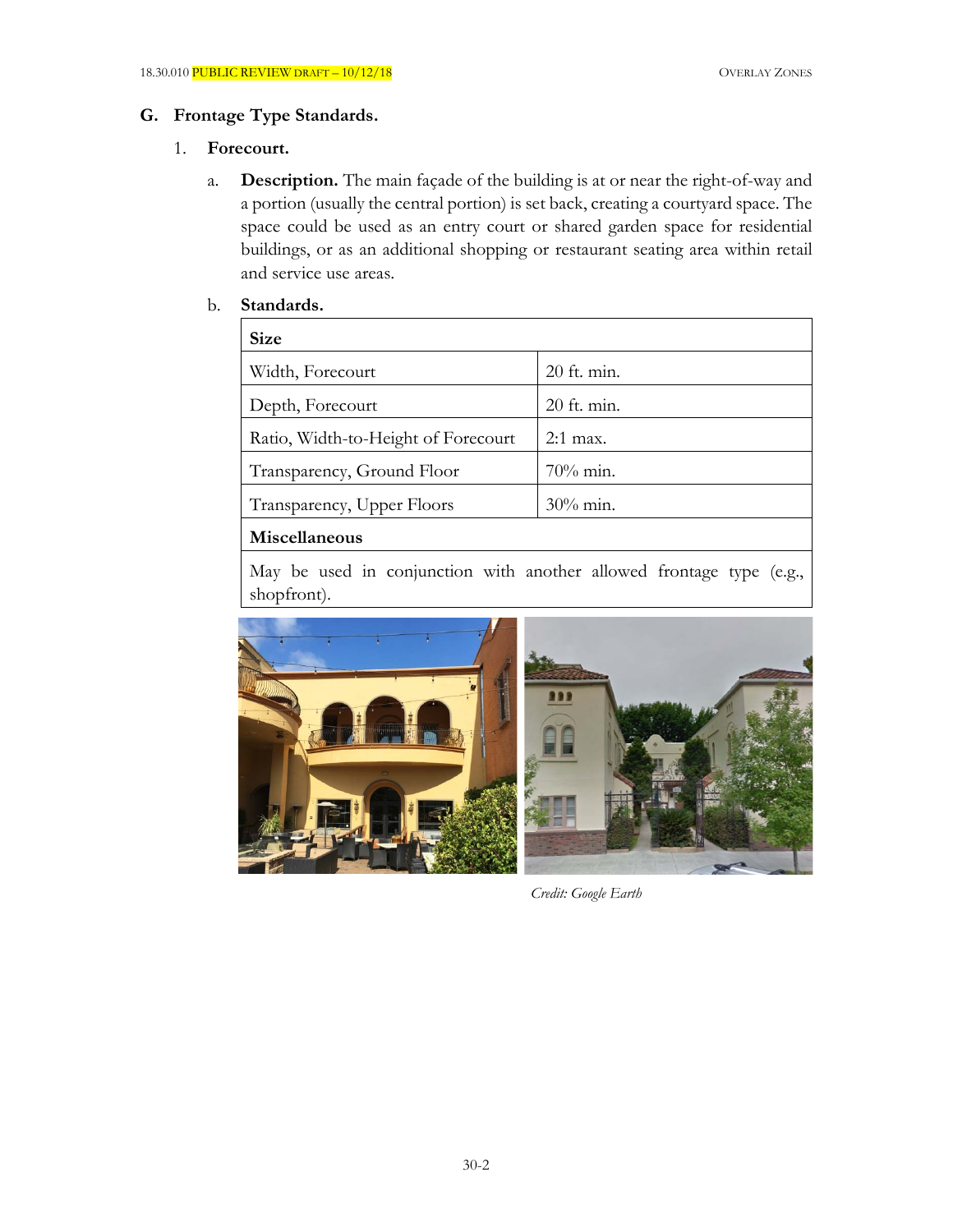# 2. **Front Yard.**

a. **Description.** The main façade of the building has a large landscaped area between the building and the right-of-way providing a separation from the street. The front yard is visually continuous with adjacent yards and supports a landscape in conjunction with other private frontages.

### b. **Standards.**

| <b>Size</b>                                                                   |               |  |
|-------------------------------------------------------------------------------|---------------|--|
| Width, Front Yard                                                             | 12 ft. min.   |  |
| Depth, Front Yard                                                             | $10$ ft. min. |  |
| Height, Fences or Walls <sup>1</sup>                                          | 3 ft. max.    |  |
| Miscellaneous                                                                 |               |  |
| Must be used in conjunction with another allowed frontage type (e.g., porch). |               |  |
| Must be landscaped up to the property line.                                   |               |  |
|                                                                               |               |  |

<sup>1</sup> Fences or walls must comply with Chapter 18.52 (Fences and Walls).

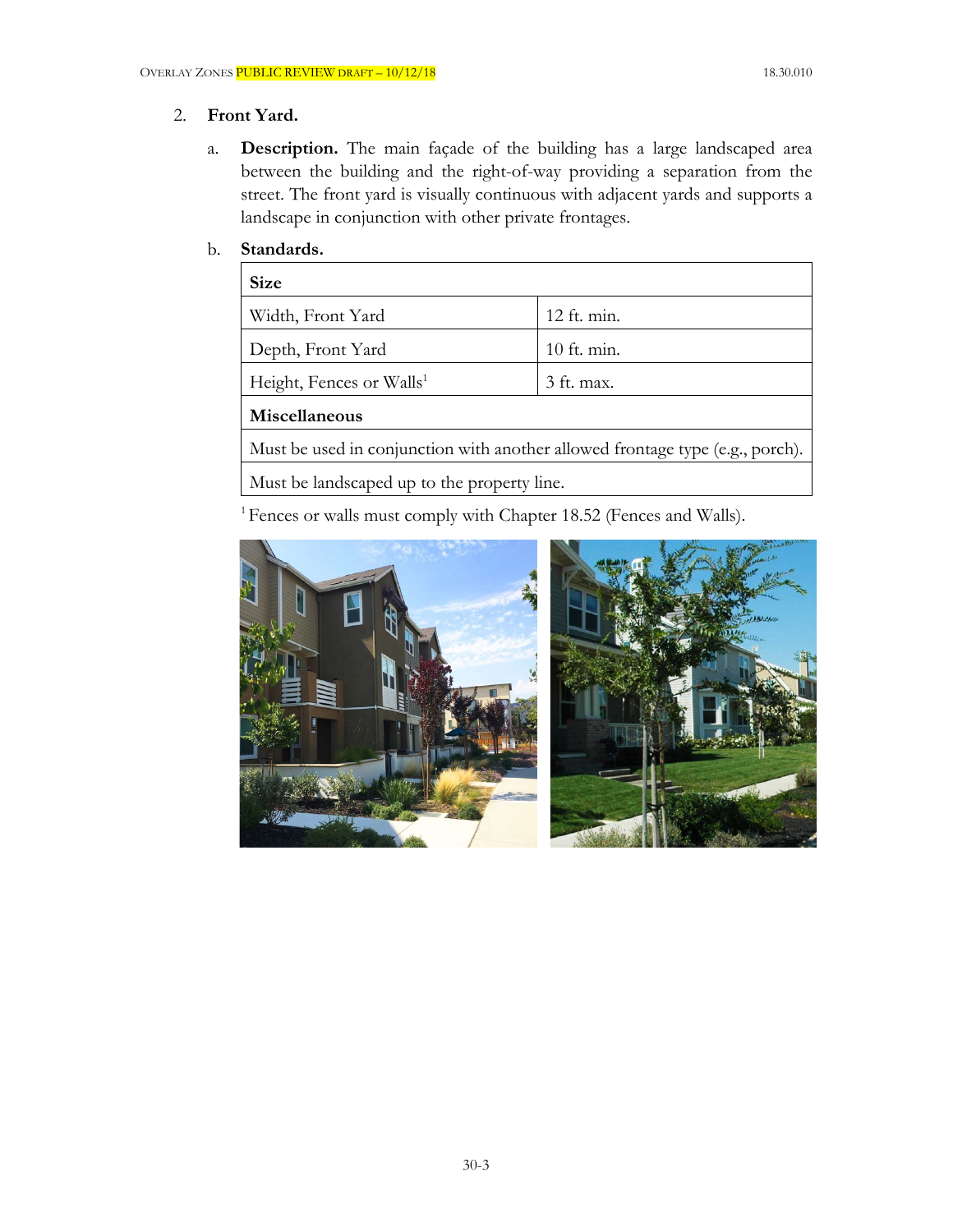# 3. **Porch: Engaged.**

a. **Description.** The main façade of the building has a small-to-medium setback from the right-of-way and a porch is attached within the setback providing access to the building. The porch provides necessary physical separation for the private lot from the public right-of-way. The engaged porch has two adjacent sides attached to the building while the other two sides are open.

### b. **Standards.**

| <b>Size</b>                                               |                                      |  |
|-----------------------------------------------------------|--------------------------------------|--|
| Width, Porch                                              | $50\%$ min.; $80\%$ max. of building |  |
| Depth, Porch                                              | $5$ ft. min.                         |  |
| Height, Clear (Floor to Cover)                            | 8 ft. min.; 14 ft. max               |  |
| Finish Level Above Sidewalk                               | 3 ft. min.                           |  |
| Miscellaneous                                             |                                      |  |
| Reasonable accommodation must be provided as appropriate. |                                      |  |
| Porches must be open on two sides and have a roof.        |                                      |  |

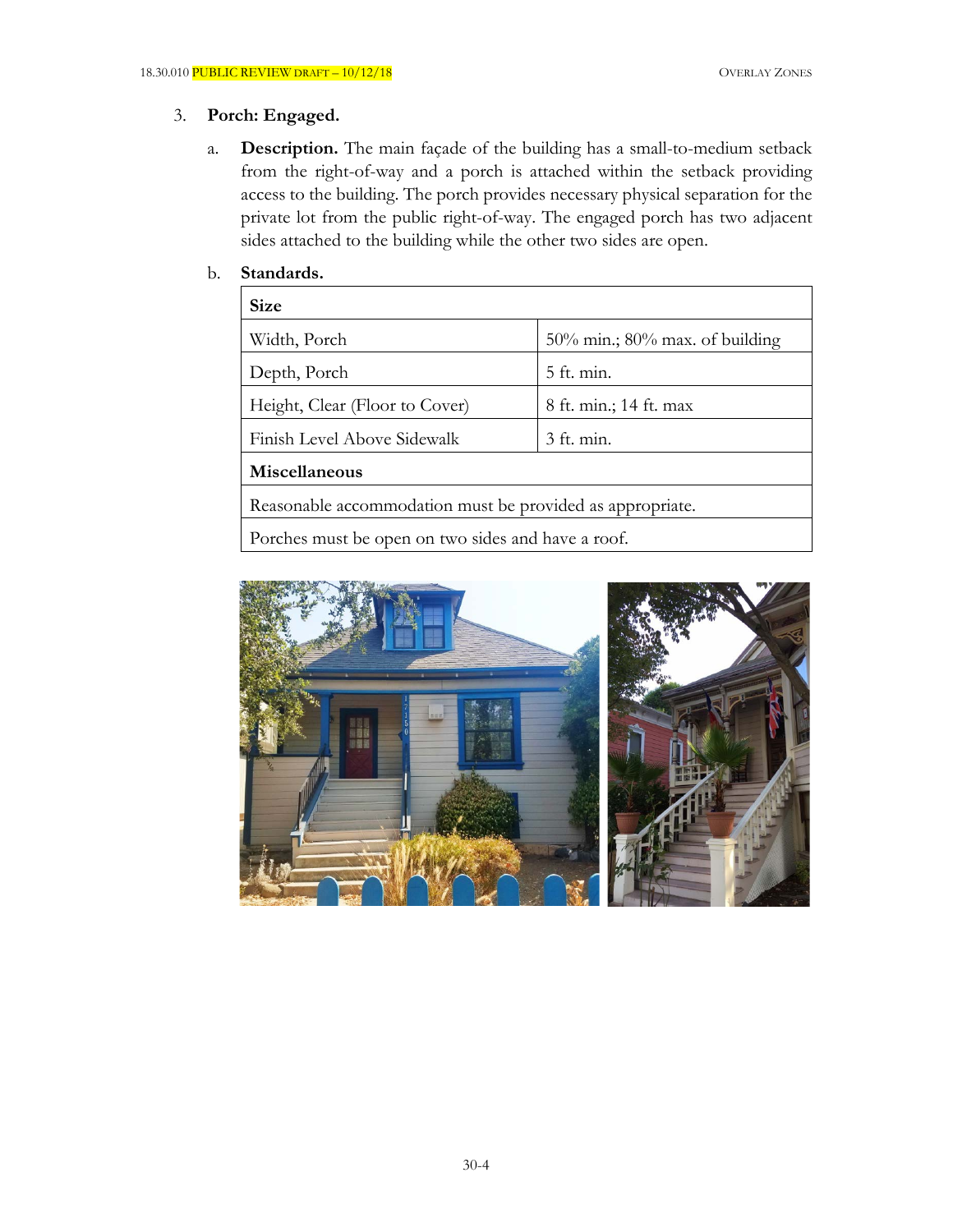### 4. **Porch: Projecting.**

a. **Description.** The main façade of the building has a small-to-medium setback from the right-of-way and a porch is attached within the setback providing access to the building. The porch provides necessary physical separation for the private lot from the public right-of-way. The projecting porch is open on three sides and projects in front of the primary building wall.

### b. **Standards.**

| <b>Size</b>                    |                         |
|--------------------------------|-------------------------|
| Width, Porch                   | $70\%$ min. of building |
| Depth, Porch                   | 5 ft. min.              |
| Height, Clear (Floor to Cover) | 8 ft. min.; 14 ft. max  |
| Finish Level Above Sidewalk    | 3 ft. min.              |
| Miscellaneous                  |                         |
|                                |                         |

Reasonable accommodation must be provided as appropriate.

Porches must be open on three sides and have a roof.

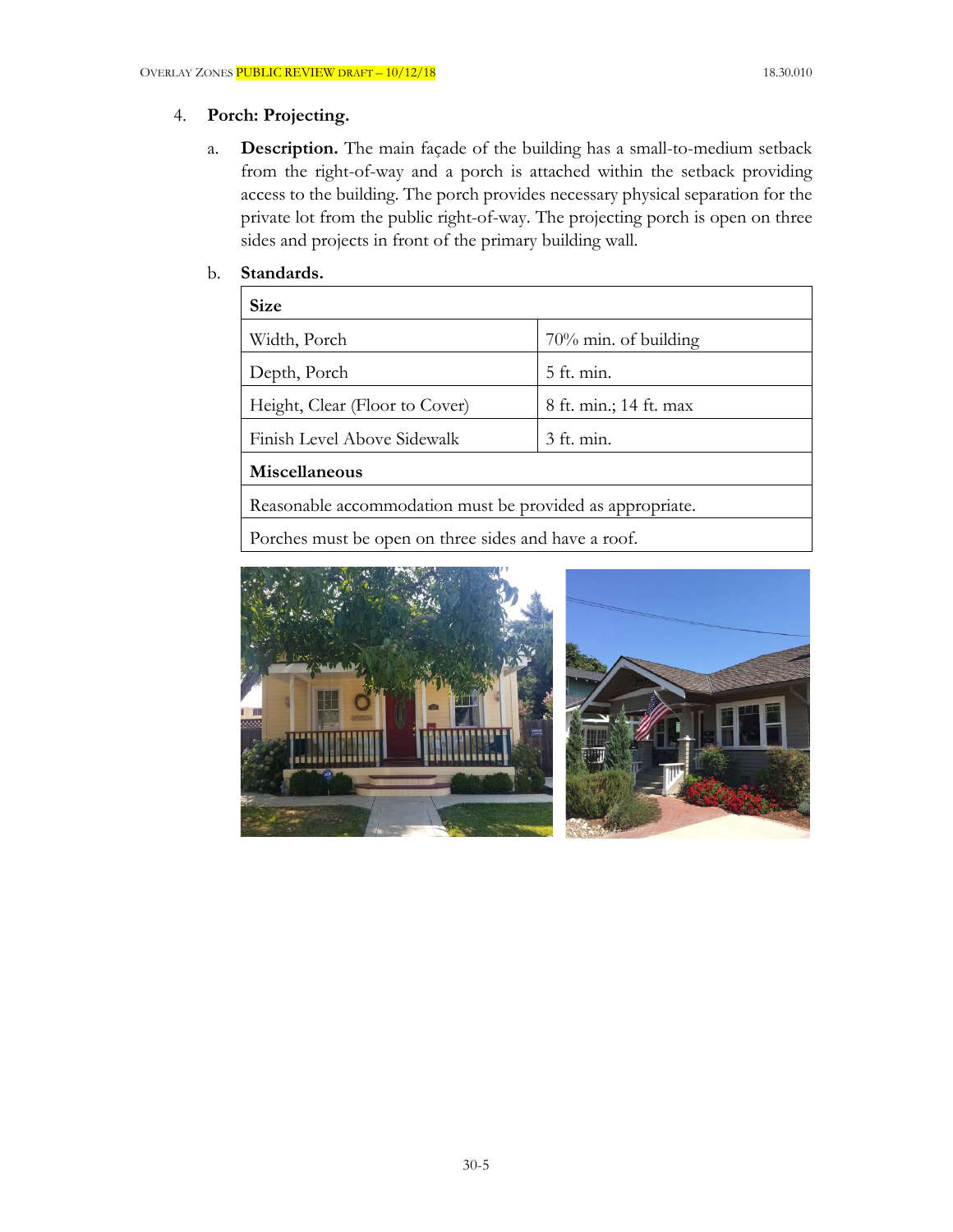#### 5. **Shopfront.**

a. **Description.** The main façade of the building is placed at or near the right-ofway with an at-grade entrance along the sidewalk. The shopfront is generally intended for retail or service uses and has substantial glazing at the ground floor level.

### b. **Standards.**

| <b>Size</b>                                                                    |              |
|--------------------------------------------------------------------------------|--------------|
| Depth, Recessed Entries <sup>1</sup>                                           | $5$ ft. max. |
| Transparency, Ground Floor                                                     | $75\%$ min.  |
| Projection <sup>2</sup>                                                        |              |
| Depth                                                                          | 4 ft. min.   |
| Setback From Curb                                                              | 3 ft. min    |
| Height                                                                         | $8$ ft. min. |
| Miscellaneous                                                                  |              |
| May be used in conjunction with another allowed frontage type (e.g., terrace). |              |

<sup>1</sup> May be designed in a variety of configurations.

<sup>2</sup> May project over the sidewalk with an Encroachment Permit.

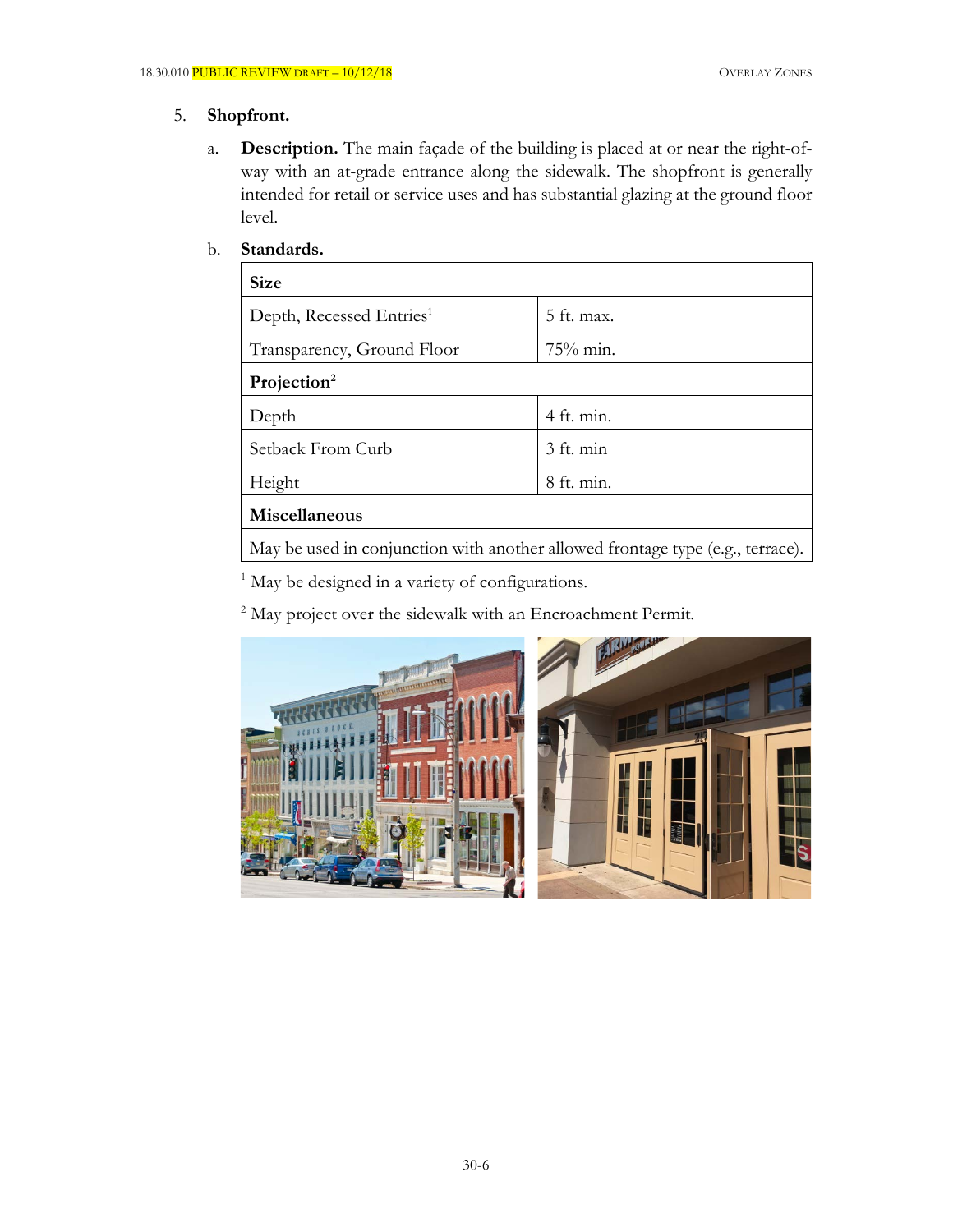# 6. **Stoop.**

a. **Description.** The main façade of the building is near the right-of-way and the elevated stoop engages the sidewalk. The stoop must be elevated above the sidewalk to ensure privacy within the building. The entrance is usually an exterior stair and landing.

# b. **Standards.**

| <b>Size</b>                                                     |                        |  |
|-----------------------------------------------------------------|------------------------|--|
| Width, Stoop                                                    | 4 ft. min.; 8 ft. max. |  |
| Depth, Stoop                                                    | 5 ft. min.; 8 ft. max. |  |
| Finish Level Above Sidewalk                                     | 2 ft. min.; 4 ft. max. |  |
| Miscellaneous                                                   |                        |  |
| Reasonable accommodation must be provided as appropriate.       |                        |  |
| Stairs may be perpendicular or parallel to the building façade. |                        |  |
| Entry doors are encouraged to be covered or recessed.           |                        |  |
| Gates are not allowed.                                          |                        |  |

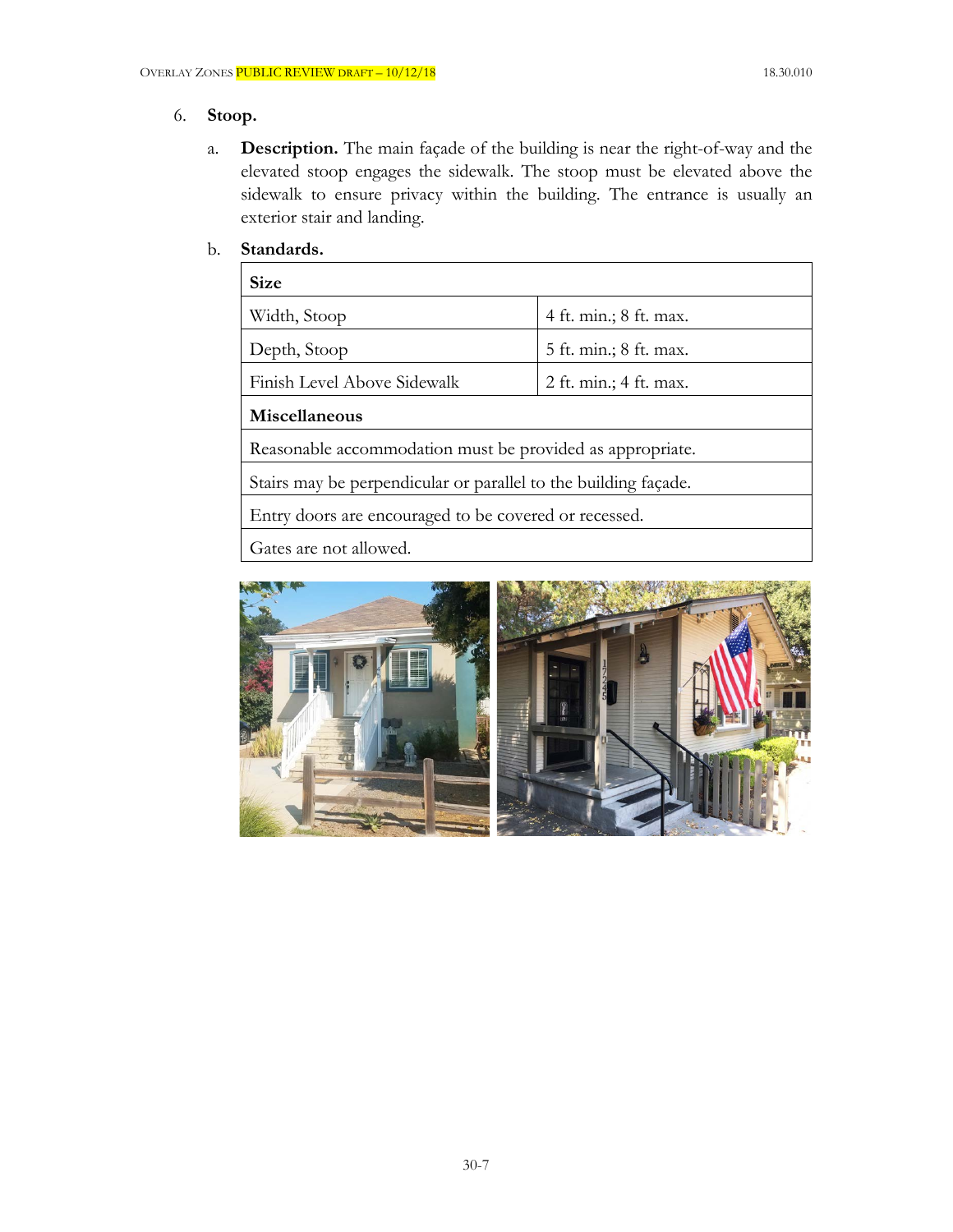# 7. **Terrace.**

a. **Description.** The main façade of the building has an elevated terrace that projects outward and engages the sidewalk with frequent stairs. The terrace allows at-grade access to all ground floor uses due to natural grade constraints or by artificially elevating the terrace floor. The terrace acts as a buffer from the sidewalk and may be landscaped to provide additional privacy. Building activities are slightly separated from the adjacent sidewalk by the terrace finish level, and the depth of the terrace provides a buffer for outdoor seating, private yards, or any other appropriate uses.

### b. **Standards.**

| <b>Size</b>                                                          |                |  |
|----------------------------------------------------------------------|----------------|--|
| Depth, Terrace                                                       | $8$ ft. min.   |  |
| Length, Terrace                                                      | 120 ft. max.   |  |
| Finish Level Above Sidewalk                                          | 4 ft. max. $1$ |  |
| Distance Between Stairs                                              | 25 ft. max.    |  |
| Wall Setback From Right-of-Way                                       | 5 ft. min.     |  |
| Miscellaneous                                                        |                |  |
| Reasonable accommodation must be provided as appropriate.            |                |  |
| May be used in conjunction with another allowed frontage type (e.g., |                |  |

shopfront).

<sup>1</sup> Finish level may be adjusted for base flood elevation considerations.